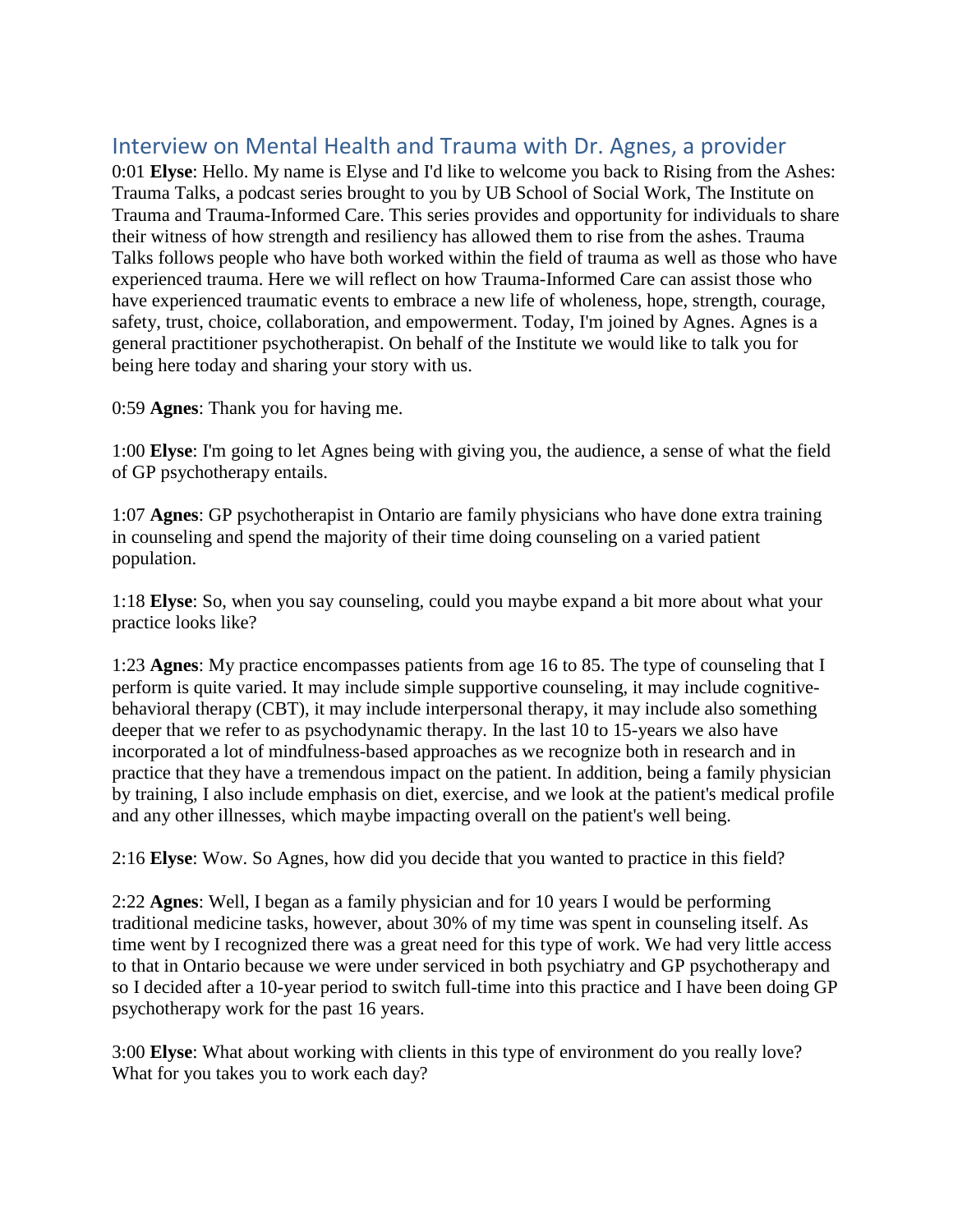3:07 **Agnes**: I really, truly look forward in the mornings to going to the office. I look forward to hearing patients' stories. I look forward to collaborating together on a strategy for health and wellbeing. I really feel privileged to be involved in the patient's personal health journal recovery and I enjoy seeing people get better and function in a more optimal manner. It is extremely gratifying on a regular basis.

3:41 **Elyse**: Great! So it sounds like what draws you to this field is the collaborative aspect of working with clients, seeing their journey, and witnessing their empowerment. So it kind of sounds like what you're describing is an aspect of trauma-informed care and what traumainformed care does is ask individuals and service providers to stop asking what is wrong with a person and move toward asking what has happened to this person. Fallot and Harris talk a lot about this shift as an embodiment of the five guiding principles of trauma-informed care where safety, trust, choice, collaboration, and empowerment are tools that service providers can use to provide a more trauma-informed practice. So, Agnes, I'd like to begin by asking you a little bit about what safety, both physically and/or emotionally, means to you as the provider.

4:41 **Agnes**: Well, first of all, we understand that a safe environment is very important for clients regardless of what type of trauma they've experienced and what type of psychological or psychiatric issues they come in with. In my particular office we try to provide a very calm, soothing environment. We always have background soft music playing during the interview. The office setting itself is not a purely medically dedicated office, it has other professionals in it and so patients coming in don't feel that they are labeled as patients or specially trauma patients. No numbers are given out. They are in fact treated as clients who are coming into an office setting. This provides a degree of anonymity and interestingly this actually gives a sense of safety to the client. The other ways that we address safety is through, particularly in the first session, discussing the importance of confidentiality so the client understands that their information is safe and it can only be provided to other parties with their written consent. In addition, being an MD, a medical doctor, there is also an understanding that we take an oath, the Hippocratic Oath, to do no harm and so I think inherent in seeing the physician, there is also a sense of safety that that person will be looking out for your best interest.

6:02 **Elyse**: Thank you for sharing that. So when a client walks into your office, how do you hope they will feel amidst that kind of physical safe environment that you've created?

6:12 **Agnes**: It is something actually we address in the first session. We talk about creating a safe boundary around them and we speak about them feeling comfortable enough to be able to speak their truth and in a way to hand-over some of the information, the emotions and for us to be able to catch it in a manner that is both comfortable and comforting for them.

6:35 **Elyse**: So it also sounds like you're talking a little bit about building trust with clients.

6:39 **Agnes**: That's right.

6:40 **Elyse**: So in terms of thinking now more about trust and safety intersecting, how do you specifically target the trust aspect?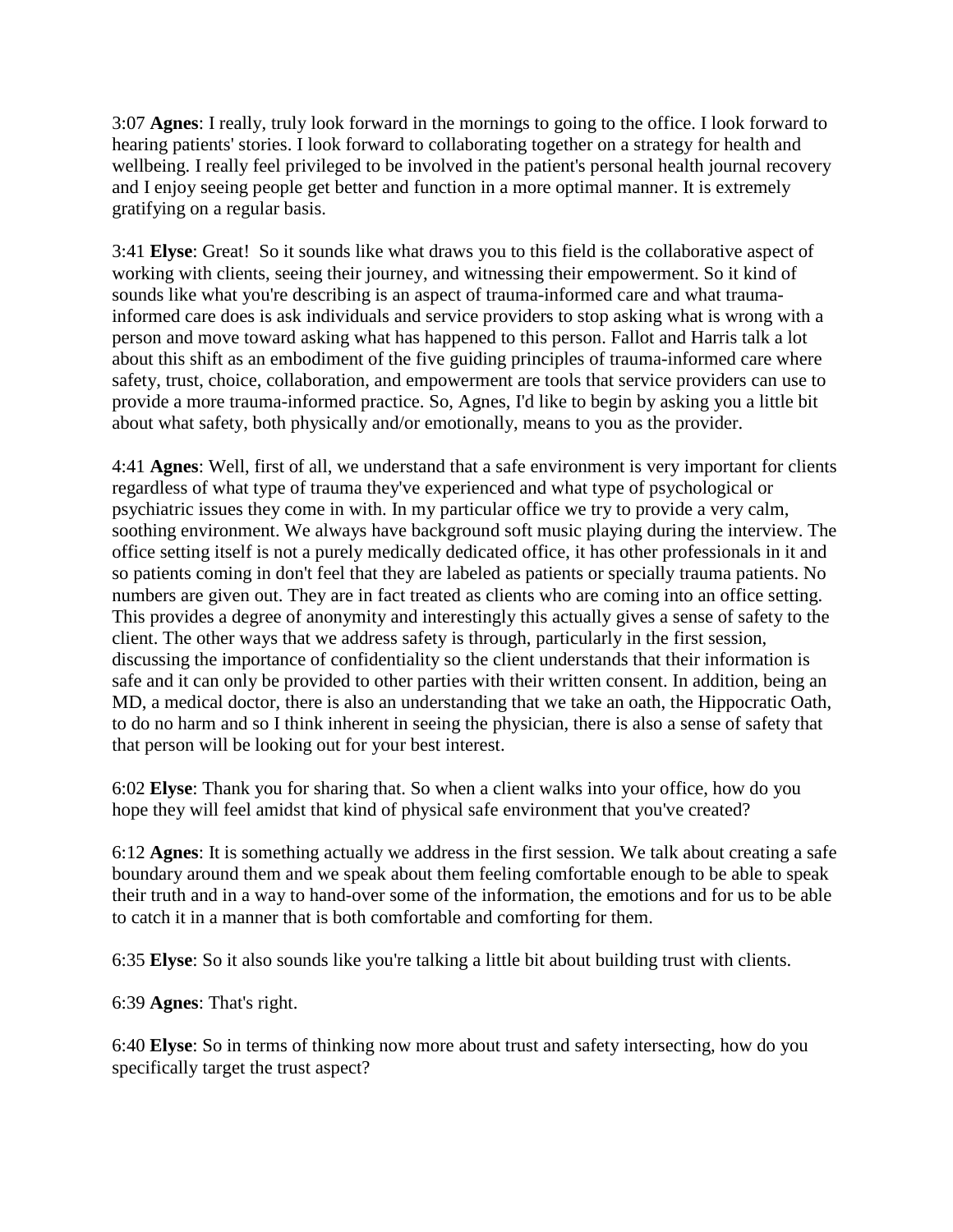6:49 **Agnes**: Well, trust is not instantaneous in patient-therapist situations. It's something that is built upon layer by layer. In a way it happens organically. We do touch on it to bring it out into the spoken sphere with the patient, most of the time though it's something that happens naturally as a therapist moves through various sessions with the client. One way to build this is to ensure that the client is aware that they can at any point in time stop the session if they're not comfortable with certain topics, they can ask the therapist to direct into areas where they do feel safer or more comfortable. So in fact to make the client/patient feel that they are equal partners in the dialogue of their healing journey.

7:49 **Elyse**: So that also sounds a bit like choice in that you're giving your clients choice in the direction of their relationship with you and the services they receive.

8:00 **Agnes**: That's absolutely correct. We view the client and the patient as educated consumers of all the options we have to offer and we are very clear in providing options to patients once a full history is taken and a diagnosis is made, the treatment plan is discussed collaboratively with the patient and options are discussed. For example, one can discuss very openly and clearly what type of treatment the patient will be undergoing. Whether it's more CBT focused or whether it's going to be taking on deeper more psychodynamic focus. In addition, being a physician we also prescribe medications for clients that require it and discussion around medication is always very open and collaborative. Usually more than one medication can be appropriate in most cases and so a client is given choices and is asked to go an research them since so much information is available on the internet and then come back and have a really thorough discussion of risks and benefits of each medication and often is given the choice between one or two in the end. So this is very much a patient or client driven experience.

9:15 **Elyse**: And now, in that experience, if you had a trauma survivor coming to you, what in your communication, language with them would help them to understand that they are safe in this environment and what helps you to make sure you're not re-traumatizing them in any way?

9:35 **Agnes**: With patients that present with significant trauma experiences this is labeled quite early on and the physician is probably more careful in terms of what words are used in referring to the experiences. A physician also would, on a consistent basis, check in with the client, whether they are comfortable with the direction that the counseling is taking and gives, empowers the client, the patient, to have the ability to say, "stop" or "continue" or "can we take a break?" So, particular attention to the words, we know that words have a tremendous impact on both conscious and sub-conscious processes with trauma patients and empowering the patient in the relationship, knowing that they have been through experiences where power was taken away from them is very important.

10:39 **Elyse**: So words are very important, language is important to you. Are their any other aspects of your practice that you can identify that you feel very important in making sure the client knows that they're entering into an empowering, safe, collaborative space?

10:56 **Agnes**: I think body language, tone is very important. So much of communication is nonverbal. I think those would be the other areas. I think also putting on the table periodically the fact that we are both on the same side and that there maybe times when uncomfortable topics are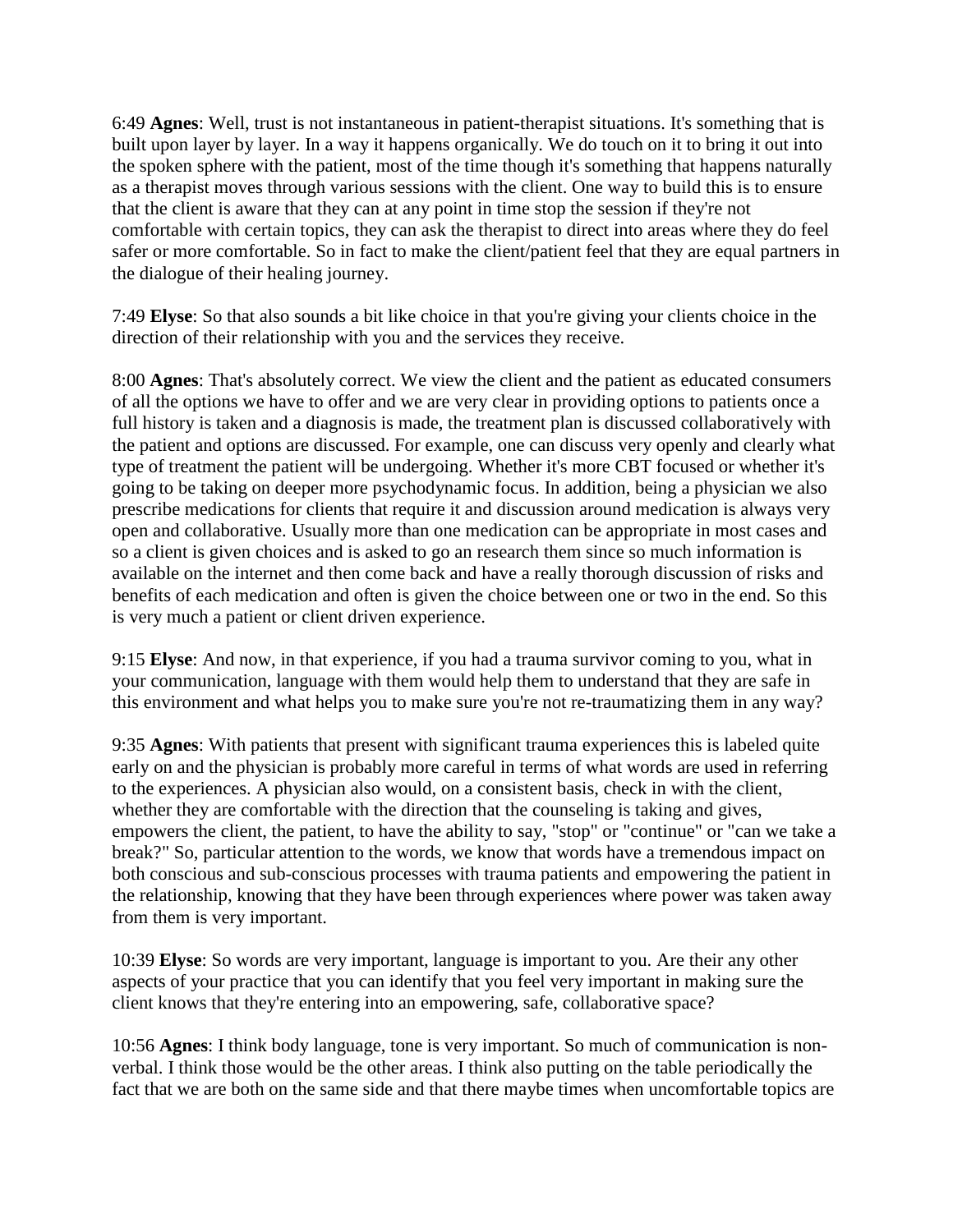broached, but they're usually done in a way that is meant to be helpful. Reminding the client that the therapist, the physician is coming from a place of kindness and wanting to help and that, in fact, they are not an aggressor. So, really vocalizing or verbalizing some of the potential traps that one can fall into with trauma patients really actually helps in session in terms of their healing journey.

11:52 **Elyse**: So, when you're talking about potential traps that you could fall into when working with trauma patients, could you speak a bit more specifically to what that can look like when a trap might appear from a trauma patient perspective and how you would counteract that and make sure they felt safe with you?

12:14 **Agnes**: Yes, sometimes physicians will ask the patient to recount the trauma history in a great detail and this can in fact result in a re-traumatization in session of the patient. So this is one area where one has to be very careful when one even takes the initial history is to go very, very slowly, subtlety, and gently and recognize that it may take some time before the patient is able to disclose the full extent of their trauma. So that would be one area. The other one is trauma patients can be triggered by certain words, by certain sounds, scents, even facial expressions, body language, and if that were to happen in session to use that to educate to the patient, but also to reframe for the patient that they are in a safe environment. These would be two examples.

13:10 **Elyse**: Now, thank you for sharing about what it looks like in your practice while your working with the patient, how these five principles are embodied there. So, what I'm wondering is if we can also talk about, since you're in the unique position of being in private practice, how you went about choosing the location of your office and how patients who might be entering into this new space, how they may feel interacting with the building that your in. How did you account for that in choosing your space?

13:45 **Agnes**: Well, I made a conscious decision not to be in a medical building because frankly most of them, in Ontario anyhow, aren't terribly friendly, they are somewhat institutional and waiting rooms tend to be very large with a mixture of lots of different types of patients and so my building actually look a little bit more like a corporate building, but it has a warm atmosphere and I believe it's quite welcoming. The staff in my office, the first person really that a new client or patient would meet, are exceptionally well trained and very sensitive individuals, very friendly and warm, non-judgmental and I think that that creates a good first impression.

14:28 **Elyse**: So the first impression would be the receptionist?

14:31 **Agnes**: Correct

14:32 **Elyse**: So have you had any conversations with the receptionists about how to communicate with your clients in a specific way?

14:40 **Agnes**: Yes. The receptionists are all aware of the type of work that I do. They have a degree of sensitivity to the various patients. An example would be, patients come in and they are